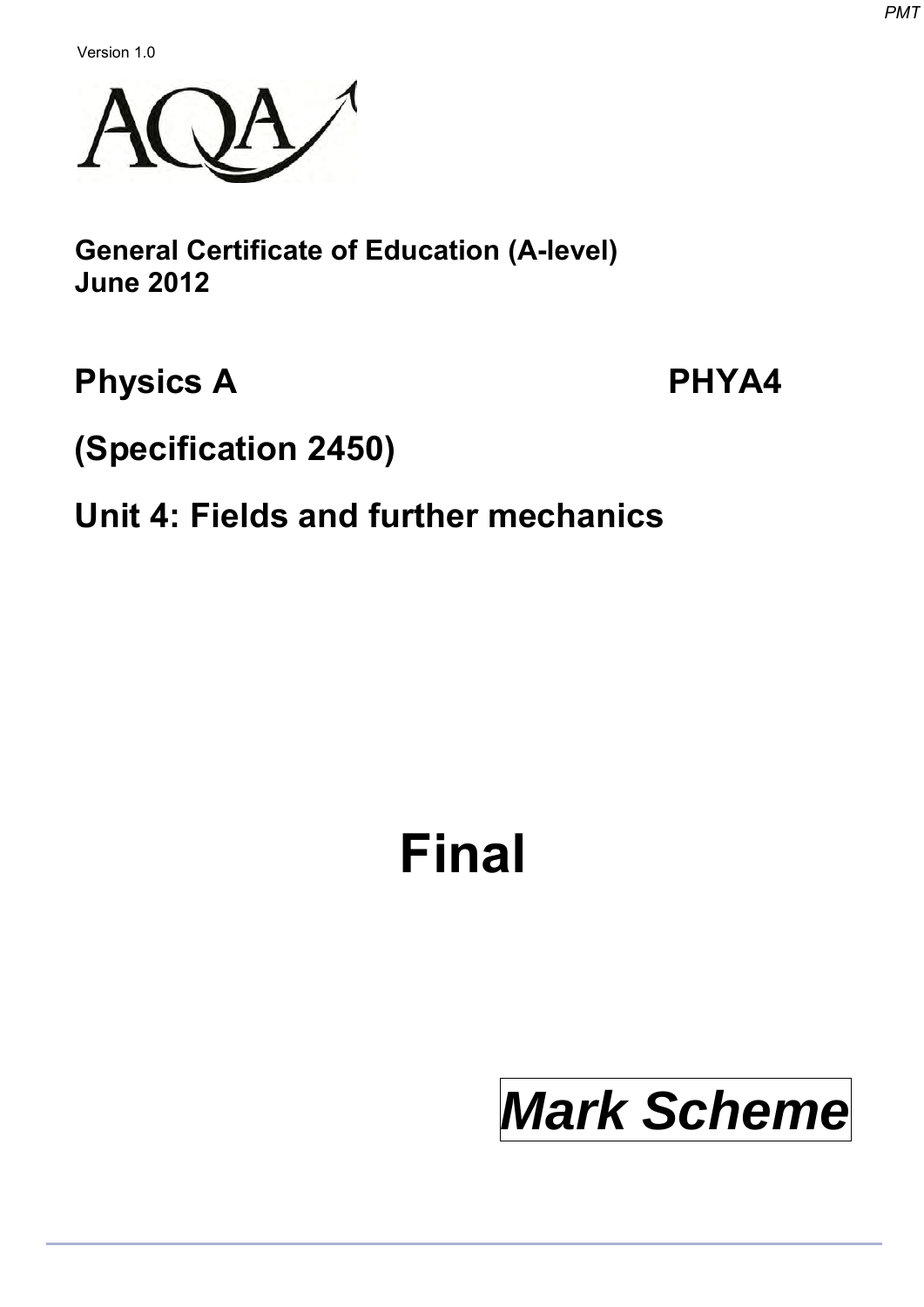Mark schemes are prepared by the Principal Examiner and considered, together with the relevant questions, by a panel of subject teachers. This mark scheme includes any amendments made at the standardisation events which all examiners participate in and is the scheme which was used by them in this examination. The standardisation process ensures that the mark scheme covers the candidates' responses to questions and that every examiner understands and applies it in the same correct way. As preparation for standardisation each examiner analyses a number of candidates' scripts: alternative answers not already covered by the mark scheme are discussed and legislated for. If, after the standardisation process, examiners encounter unusual answers which have not been raised they are required to refer these to the Principal Examiner.

It must be stressed that a mark scheme is a working document, in many cases further developed and expanded on the basis of candidates' reactions to a particular paper. Assumptions about future mark schemes on the basis of one year's document should be avoided; whilst the guiding principles of assessment remain constant, details will change, depending on the content of a particular examination paper.

Further copies of this Mark Scheme are available from[: aqa.org.uk](http://www.aqa.org.uk/)

Copyright © 2012 AQA and its licensors. All rights reserved.

#### **Copyright**

AQA retains the copyright on all its publications. However, registered centres for AQA are permitted to copy material from this booklet for their own internal use, with the following important exception: AQA cannot give permission to centres to photocopy any material that is acknowledged to a third party even for internal use within the centre.

Set and published by the Assessment and Qualifications Alliance.

The Assessment and Qualifications Alliance (AQA) is a company limited by guarantee registered in England and Wales (company number 3644723) and a registered charity (registered charity number 1073334). Registered address: AQA, Devas Street, Manchester M15 6EX.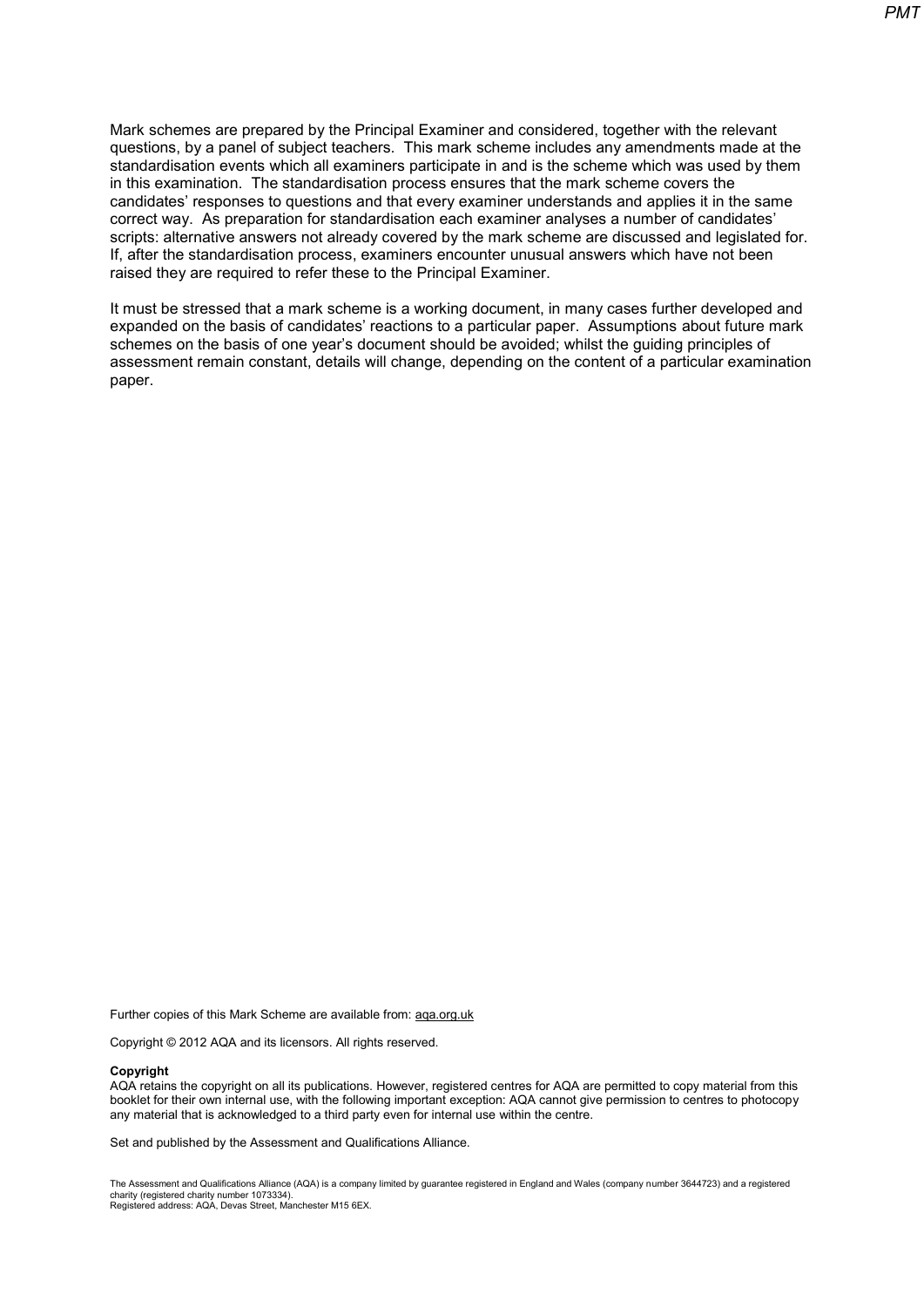#### **Instructions to Examiners**

- 1 Give due credit for alternative treatments which are correct. Give marks for what is correct in accordance with the mark scheme; do not deduct marks because the attempt falls short of some ideal answer. Where marks are to be deducted for particular errors, specific instructions are given in the marking scheme.
- 2 Do not deduct marks for poor written communication. Refer the scripts to the Awards meeting if poor presentation forbids a proper assessment. In each paper, candidates are assessed on their quality of written communication (QWC) in designated questions (or part-questions) that require explanations or descriptions. The criteria for the award of marks on each such question are set out in the mark scheme in three bands in the following format. The descriptor for each band sets out the expected level of the quality of written communication of physics for each band. Such quality covers the scope (eg relevance, correctness), sequence and presentation of the answer. Amplification of the level of physics expected in a good answer is set out in the last row of the table. To arrive at the mark for a candidate, their work should first be assessed holistically (ie in terms of scope, sequence and presentation) to determine which band is appropriate then in terms of the degree to which the candidate's work meets the expected level for the band.

| QWC                                                                                                                                                    | descriptor               | mark range |  |  |  |
|--------------------------------------------------------------------------------------------------------------------------------------------------------|--------------------------|------------|--|--|--|
| Good - Excellent                                                                                                                                       | see specific mark scheme | $5 - 6$    |  |  |  |
| Modest - Adequate                                                                                                                                      | see specific mark scheme | $3 - 4$    |  |  |  |
| Poor - Limited                                                                                                                                         | see specific mark scheme | $1 - 2$    |  |  |  |
| The description and/or explanation expected in a good answer should include a<br>coherent account of the following points:<br>see specific mark scheme |                          |            |  |  |  |

Answers given as bullet points should be considered in the above terms. Such answers without an 'overview' paragraph in the answer would be unlikely to score in the top band.

- 3 An arithmetical error in an answer will cause the candidate to lose one mark and should be annotated AE if possible. The candidate's incorrect value should be carried through all subsequent calculations for the question and, if there are no subsequent errors, the candidate can score all remaining marks.
- 4 The use of significant figures is tested **once** on each paper in a designated question or partquestion. The numerical answer on the designated question should be given to the same number of significant figures as there are in the data given in the question or to one more than this number. All other numerical answers should not be considered in terms of significant figures.
- 5 Numerical answers **presented** in non-standard form are undesirable but should not be penalised. Arithmetical errors by candidates resulting from use of non-standard form in a candidate's working should be penalised as in point 3 above. Incorrect numerical prefixes and the use of a given diameter in a geometrical formula as the radius should be treated as arithmetical errors.
- 6 Knowledge of units is tested on designated questions or parts of questions in each a paper. On each such question or part-question, unless otherwise stated in the mark scheme, the mark scheme will show a mark to be awarded for the numerical value of the answer and a further mark for the correct unit. No penalties are imposed for incorrect or omitted units at intermediate stages in a calculation or at the final stage of a non-designated 'unit' question.
- 7 All other procedures including recording of marks and dealing with missing parts of answers will be clarified in the standardising procedures.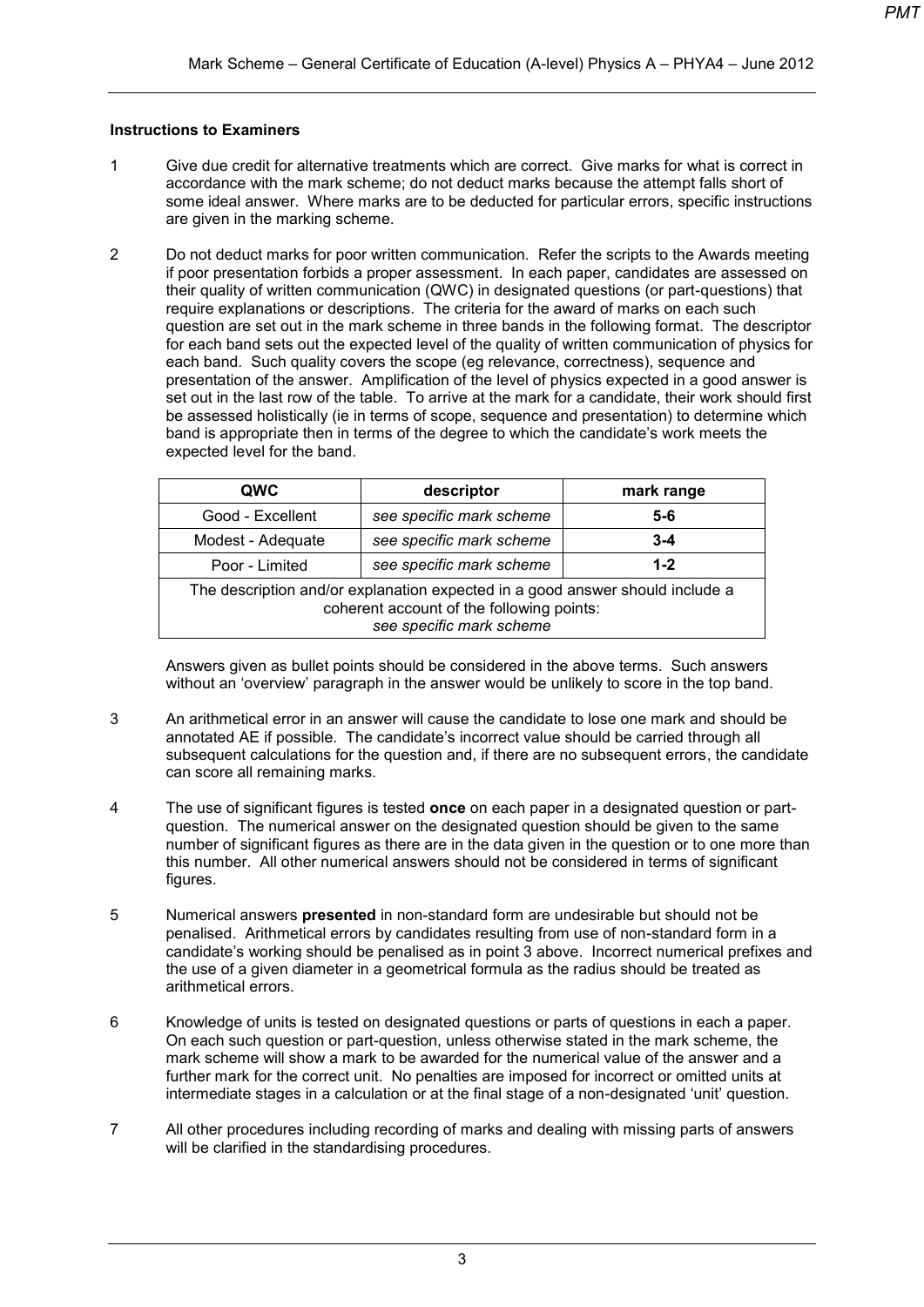## **GCE Physics, Specification A, PHYA4, Fields and Further Mechanics**

## **Section A**

*This component is an objective test for which the following list indicates the correct answers used in marking the candidates' responses.* 

|   | <b>Keys to Objective Test Questions</b> |     |                                |  |     |  |  |  |                           |  |                |  |
|---|-----------------------------------------|-----|--------------------------------|--|-----|--|--|--|---------------------------|--|----------------|--|
|   |                                         |     | 1 2 3 4 5 6 7 8 9              |  |     |  |  |  |                           |  | 10 11 12 13    |  |
|   |                                         |     |                                |  |     |  |  |  | C A A D C C A A C B D B C |  |                |  |
|   |                                         |     | 14  15  16  17  18  19  20  21 |  |     |  |  |  |                           |  | 22 23 24 25    |  |
| A |                                         | D C | $\overline{B}$                 |  | D B |  |  |  | B A D D                   |  | $\overline{C}$ |  |

### **Section B**

| $\mathbf 1$    | a |     | force is equal to (or proportional to) rate of change of momentum<br>[or impulse = force $\times$ time = change of momentum]<br>[Answer should not be in symbols unless all the symbols are<br>explained]                                                                                                |                |
|----------------|---|-----|----------------------------------------------------------------------------------------------------------------------------------------------------------------------------------------------------------------------------------------------------------------------------------------------------------|----------------|
| 1              | b | j.  | use of $mg\Delta h = \frac{1}{2}mv^2$ gives $v = \sqrt{2gh} = \sqrt{2 \times 9.81 \times 1.6}$ $\checkmark$<br>$( = 5.60)$<br>$m s^{-1}$                                                                                                                                                                 | 1              |
|                |   |     |                                                                                                                                                                                                                                                                                                          |                |
| $\mathbf{1}$   | b | ii. | momentum per second (= $0.30 \times 5.60$ ) = 1.68 (Ns) $\checkmark$                                                                                                                                                                                                                                     | $\mathbf{1}$   |
|                |   |     |                                                                                                                                                                                                                                                                                                          |                |
| 1              | b | iii | mass of sand falling in 10s = $(0.30 \times 10)$ (= 3.00 kg) $\checkmark$<br>force due to arriving sand = momentum arriving per second = $1.68$<br>(N)<br>equivalent mass reading = $\frac{1.68}{9.81}$<br>$\checkmark$ (= 0.17 kg)<br>so balance reading is $3.00 + 0.65 + 0.17 \leq (3.82 \text{ kg})$ | 3              |
|                |   |     |                                                                                                                                                                                                                                                                                                          |                |
| $\mathbf{1}$   | C |     | horizontal lines up to 5 s and beyond 25 s $\checkmark$<br>line of constant positive gradient between 5 s and 25 s $\checkmark$<br>(near) vertical steps up at 5 s and down at 25 s $\checkmark$                                                                                                         | 3              |
|                |   |     |                                                                                                                                                                                                                                                                                                          |                |
| $\overline{2}$ | a | Ť   | horizontal arrow to the left √                                                                                                                                                                                                                                                                           | 1              |
|                |   |     |                                                                                                                                                                                                                                                                                                          |                |
| $\overline{2}$ | a | ii  | the electrostatic force is unchanged √                                                                                                                                                                                                                                                                   | $\overline{2}$ |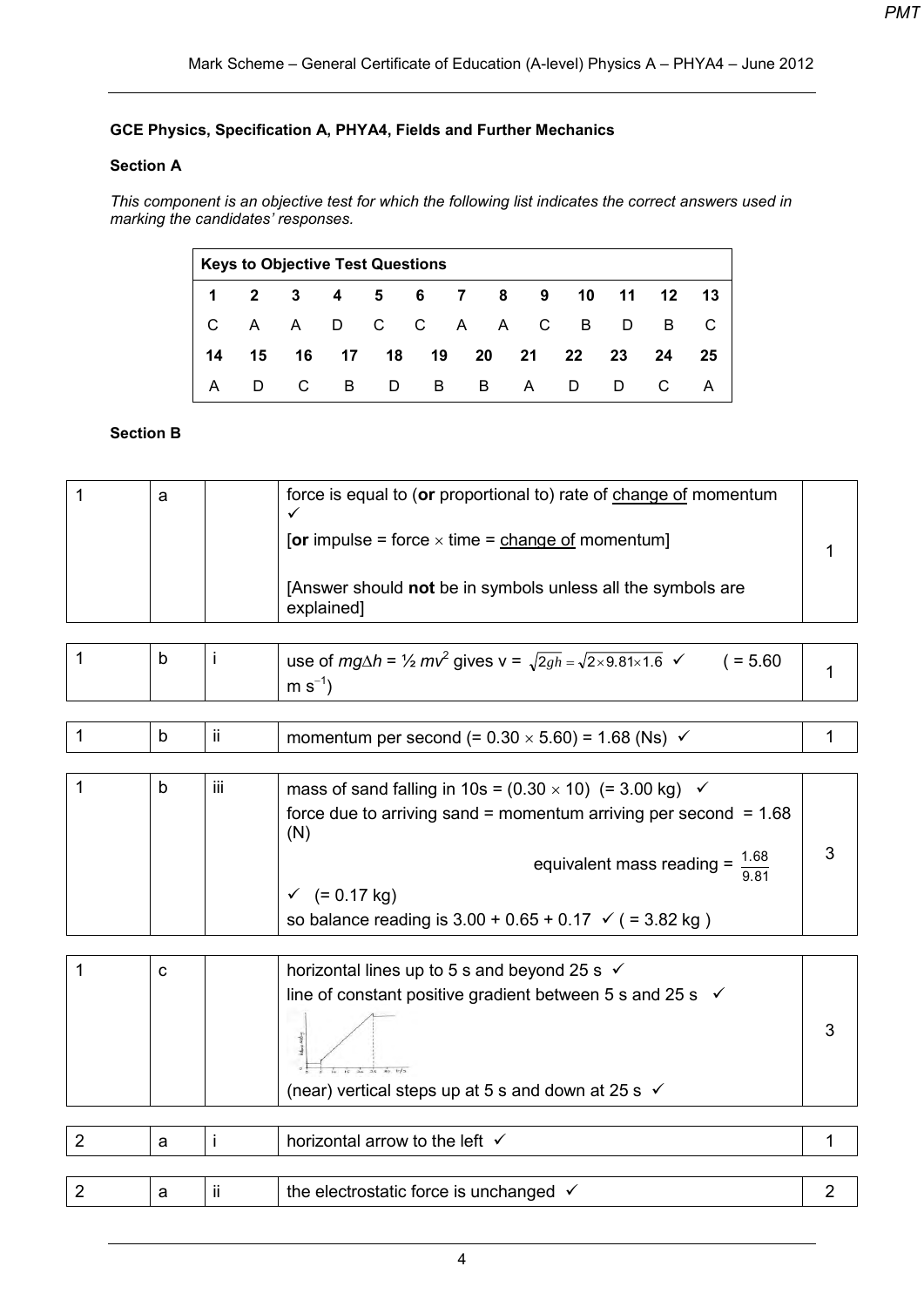|                |             |            | because electric field strength is constant √                                                                                                                                                                                                                                                                                                                                                                                                                                                                                                                                             |                |
|----------------|-------------|------------|-------------------------------------------------------------------------------------------------------------------------------------------------------------------------------------------------------------------------------------------------------------------------------------------------------------------------------------------------------------------------------------------------------------------------------------------------------------------------------------------------------------------------------------------------------------------------------------------|----------------|
| $\overline{2}$ | b           | Ť          | forces are equal in magnitude but opposite in direction $\checkmark$<br>$(E$ is the same for both and) Q has same magnitude but opposite<br>sign √                                                                                                                                                                                                                                                                                                                                                                                                                                        | $\overline{2}$ |
| $\overline{2}$ | b           | ii.        | acceleration of proton is (much) smaller (than acceleration of<br>electron) $\checkmark$<br>because mass of proton is (much) greater (than mass of electron)<br>✓                                                                                                                                                                                                                                                                                                                                                                                                                         | $\overline{2}$ |
| $\overline{2}$ | b           | <b>iii</b> | acceleration of proton increases and acceleration of electron<br>decreases √<br>correct reference to changing strength of electric field (for either or<br>both) $\checkmark$                                                                                                                                                                                                                                                                                                                                                                                                             | $\overline{2}$ |
| $\overline{2}$ | $\mathbf C$ |            | energy of photon $E\left( = \frac{hc}{\lambda} \right) = \frac{6.63 \times 10^{-34} \times 3.00 \times 10^8}{650 \times 10^{-9}}$ $\checkmark$<br>$=$ 3.06 $\times$<br>$10^{-19}$ (J) $\checkmark$<br>energy required = $=\frac{3.06 \times 10^{-19}}{1.60 \times 10^{-19}}$ = 1.91 (eV) $\checkmark$                                                                                                                                                                                                                                                                                     | 3              |
| $\overline{2}$ | C           | ij.        | electric field strength $\left(=\frac{V}{d}\right) = \frac{4500}{180 \times 10^{-3}} = 2.50 \times 10^{4}$ (V m <sup>-1</sup> ) $\checkmark$<br>distance = $\left(\frac{V}{E}\right) = \frac{1.91}{2.50 \times 10^4}$ or $=\left(\frac{W}{F}\right) = \frac{3.06 \times 10^{-19}}{4.0 \times 10^{-15}}$ $\checkmark$ = 7.64 $\times$ 10 <sup>-5</sup> (m)<br>✓                                                                                                                                                                                                                            | 3              |
| 3              | a           |            | (magnetic) field is applied perpendicular to path<br>or direction or velocity of<br>charged particles $\checkmark$<br>(magnetic) force acts perpendicular to path<br>or direction or velocity of<br>charged particles $\checkmark$<br>force depends on speed of particle or on B [or $F \propto v$ or $F = BQv$<br>explained] $\checkmark$<br>force provides (centripetal) acceleration towards centre of circle<br>[or (magnetic) force is a<br>centripetal force] √<br>$BQv = \frac{mv^2}{r}$ or $r = \frac{mv}{BO}$ shows that r is constant when B and v are<br>constant $\checkmark$ | max<br>4       |

|  | oth – $\frac{\text{circumference}}{\text{under}} = \frac{27 \times 10^3}{100} = 4.30 \times 10^3 \, \text{(m)}$ (allow 4.3 <sup> </sup><br>radius $r$ of path = |  |
|--|-----------------------------------------------------------------------------------------------------------------------------------------------------------------|--|
|  | km)                                                                                                                                                             |  |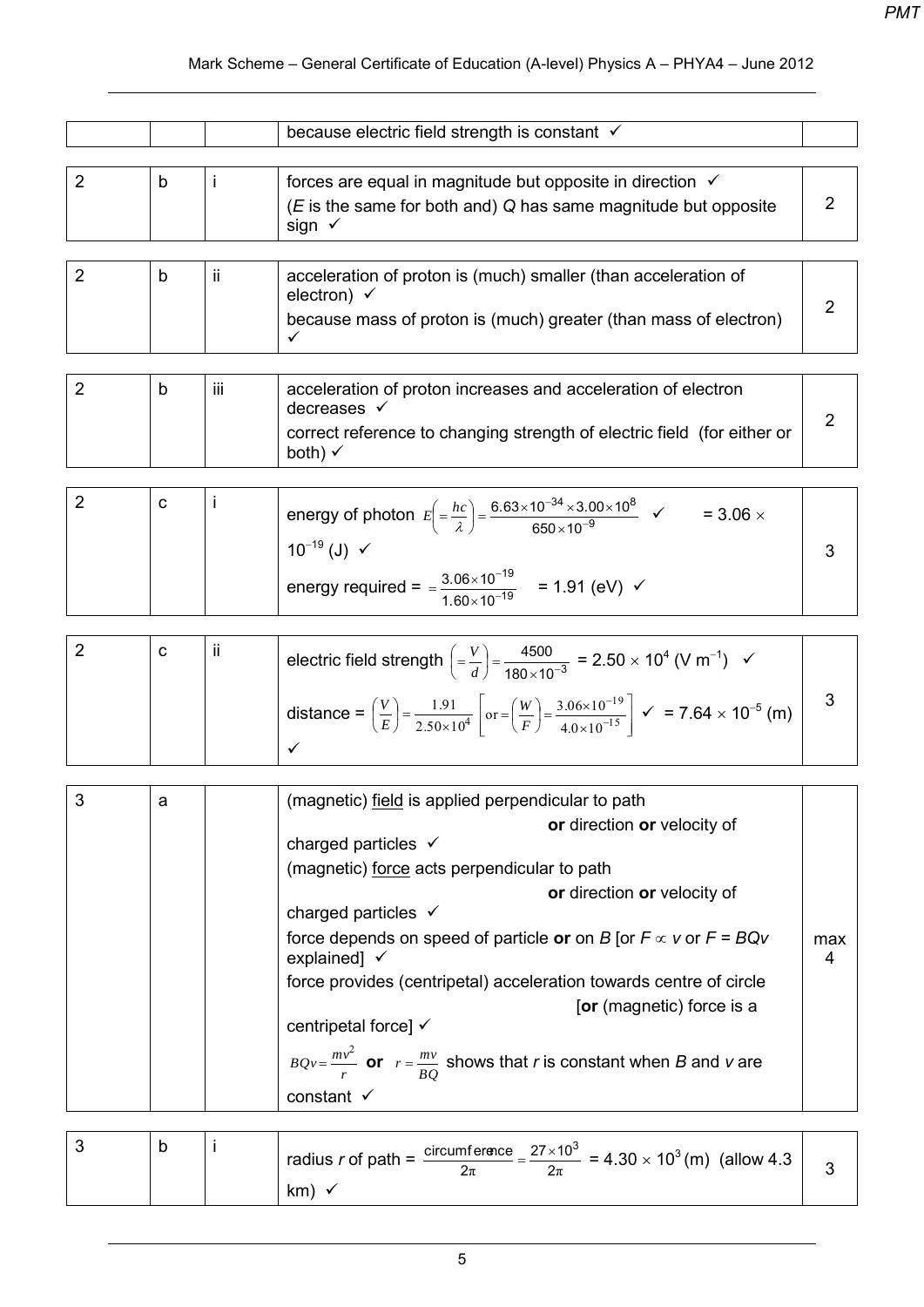# Mark Scheme – General Certificate of Education (A-level) Physics A – PHYA4 – June 2012

|  | centripetal force $\left( = \frac{mv^2}{m} \right) = \frac{1.67 \times 10^{-27} \times (3.00 \times 10^7)}{1.60 \times 10^7}$<br>$=$ 3.50 $\times$<br>$4.30\times10^3$ |  |
|--|------------------------------------------------------------------------------------------------------------------------------------------------------------------------|--|
|  | $10^{-16}$ (N)                                                                                                                                                         |  |

|  | ij | magnetic flux density $B\left( = \frac{F}{Qv} \right) = \frac{3.50 \times 10^{-16}}{1.60 \times 10^{-19} \times 3.00 \times 10^7}$ |  |
|--|----|------------------------------------------------------------------------------------------------------------------------------------|--|
|  |    | = $7.29 \times 10^{-5}$ $\checkmark$ T $\checkmark$                                                                                |  |

| C | magnetic field must be increased √                                                  |  |
|---|-------------------------------------------------------------------------------------|--|
|   | to increase (centripetal) force or in order to keep r constant $\checkmark$         |  |
|   | <b>[or</b> otherwise protons would attempt to travel in a path of larger<br>radius] |  |
|   | [or, referring to $r = \frac{mv}{BQ}$ , B must increase when v increases to keep    |  |
|   | r constant ]                                                                        |  |

| а | work done (or energy required) per unit mass $\checkmark$<br>in moving a mass from infinity to the point $\checkmark$ |  |
|---|-----------------------------------------------------------------------------------------------------------------------|--|
|   |                                                                                                                       |  |
|   | $\Delta V$ (= -1.3 – (-62.6)) = 61.3 (MJ kg <sup>-1</sup> ) $\checkmark$                                              |  |

|  | $^{\rm l}$ energy required (= $m\Delta{\rm V}$ ) = 1.2 $\times$ 10 $^4$ $\times$ 61.3 $\times$ 10 $^6$ |  |
|--|--------------------------------------------------------------------------------------------------------|--|
|  | = 7.4 $\times$ 10 <sup>11</sup> (J) $\checkmark$<br>to 2SF                                             |  |
|  | only √                                                                                                 |  |

|  |  | b | Ш | beyond X, gravitational potential decreases as Moon is<br>approached<br>[or gravitational field (or force) of Moon will now attract the probe] |  |
|--|--|---|---|------------------------------------------------------------------------------------------------------------------------------------------------|--|
|--|--|---|---|------------------------------------------------------------------------------------------------------------------------------------------------|--|

| iii<br>distance from Earth to Sun » distance from Earth to Moon ✓<br>b<br>change in $V_{sun}$ (or in $g_{sun}$ ) over Earth to Moon distance is negligible<br>value of $V_{sun}$ (or $g_{sun}$ ) is not (significantly) changed by relative<br>positions of $E+M \checkmark$ | max |
|------------------------------------------------------------------------------------------------------------------------------------------------------------------------------------------------------------------------------------------------------------------------------|-----|
|------------------------------------------------------------------------------------------------------------------------------------------------------------------------------------------------------------------------------------------------------------------------------|-----|

| 4 | C | The candidate's writing should be legible and the spelling,<br>punctuation and grammar should be sufficiently accurate for<br>the meaning to be clear.<br>The candidate's answer will be assessed holistically. The answer<br>will be assigned to one of three levels according to the following<br>criteria. | Max<br>6 |
|---|---|---------------------------------------------------------------------------------------------------------------------------------------------------------------------------------------------------------------------------------------------------------------------------------------------------------------|----------|
|   |   | High Level (Good to excellent): 5 or 6 marks<br>The information conveyed by the answer is clearly organised,<br>logical and coherent, using appropriate specialist vocabulary<br>correctly. The form and style of writing is appropriate to answer<br>the question.                                           |          |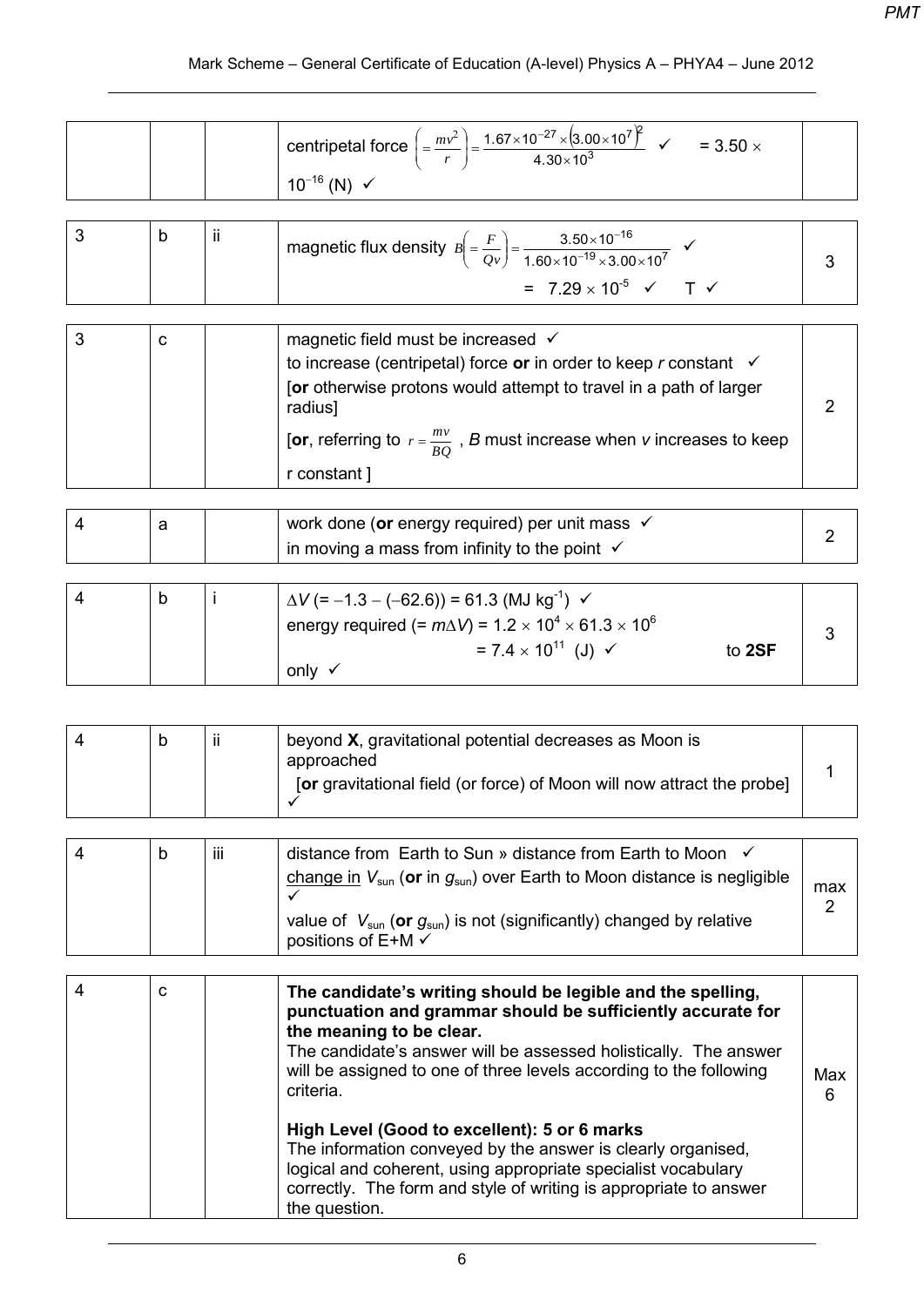| The candidate discusses the forces of attraction due to the Earth<br>and due to the Moon, appreciates that they act in opposite<br>directions, and that the former is generally much greater than the<br>latter.<br>The candidate discusses the resultant gravitational field between E<br>and M, understands that there is a 'neutral' point at which the<br>resultant field strength is zero and that this point is much closer to<br>M than E. It is recognised that this point has to be passed for the<br>journey to be completed in either direction.<br>There is a discussion of gravitational potential, in which it is<br>pointed out that the resultant potential rises to a maximum at the<br>neutral point. There is a reference to the much greater amount of<br>work that has to be done on the spacecraft to reach this point from<br>E than from M. |
|---------------------------------------------------------------------------------------------------------------------------------------------------------------------------------------------------------------------------------------------------------------------------------------------------------------------------------------------------------------------------------------------------------------------------------------------------------------------------------------------------------------------------------------------------------------------------------------------------------------------------------------------------------------------------------------------------------------------------------------------------------------------------------------------------------------------------------------------------------------------|
| Intermediate Level (Modest to adequate): 3 or 4 marks<br>The information conveyed by the answer may be less well<br>organised and not fully coherent. There is less use of specialist<br>vocabulary, or specialist vocabulary may be used incorrectly. The<br>form and style of writing is less appropriate.                                                                                                                                                                                                                                                                                                                                                                                                                                                                                                                                                        |
| The candidate discusses the forces of attraction due to the Earth<br>and the Moon, and appreciates either that they act in opposite<br>directions, or that the former is much greater than the latter. There<br>is a relevant discussion of field strength or potential. The<br>significance of the neutral point may not be appreciated. The<br>candidate is likely to make some reference to the work that has to<br>be done on the spacecraft.                                                                                                                                                                                                                                                                                                                                                                                                                   |
| Low Level (Poor to limited): 1 or 2 marks<br>The information conveyed by the answer is poorly organised and<br>may not be relevant or coherent. There is little correct use of<br>specialist vocabulary. The form and style of writing may be only<br>partly appropriate.<br>The candidate has some understanding of the forces that act<br>during the journey but makes very limited references to the<br>significance of the variation of the gravitational field. Discussions<br>of gravitational potential and/or work done are likely to be<br>superficial and may be absent.                                                                                                                                                                                                                                                                                  |
| The explanation expected in a competent answer should<br>include a coherent selection of the following points<br>concerning the physical principles involved and their<br>consequences in this case.                                                                                                                                                                                                                                                                                                                                                                                                                                                                                                                                                                                                                                                                |
| <b>Gravitational forces</b><br>The spacecraft experiences gravitational attractions to both<br>the Earth and the Moon during its journey.<br>These forces pull in opposite directions on the spacecraft.<br>٠<br>Because E is much more massive than M, for most of the<br>outward journey the force towards E is greater than that<br>towards M.<br>Only in the later stages of the outward journey is the                                                                                                                                                                                                                                                                                                                                                                                                                                                         |